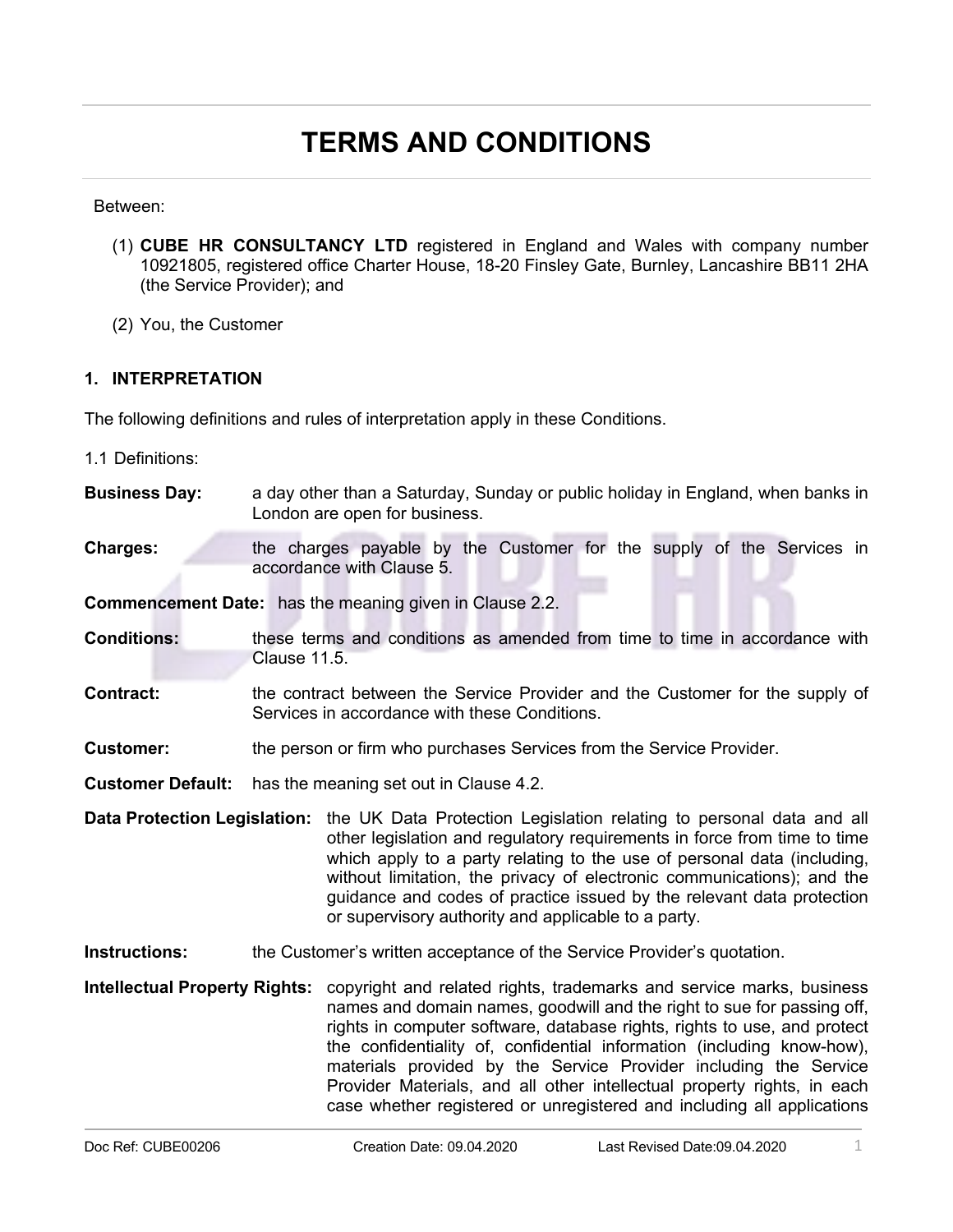and rights to apply for and be granted, renewals or extensions of, and rights to claim priority from, such rights and all similar or equivalent rights or forms of protection which subsist or will subsist now or in the future in any part of the world.

- **Services: the services supplied by the Service Provider to the Customer.**
- **Service Provider:** Cube HR Consultancy Ltd registered in England and Wales with company number 10921805, at registered office Charter House, 18-20 Finsley Gate, Burnley, Lancashire BB11 2HA.
- **Specification:** the description or specification of the Services provided by the Service Provider to the Customer and to be set out in an agreement between the parties.

**Service Provider Materials:** has the meaning set out in Clause 4.1(h).

**UK Data Protection Legislation:** all applicable data protection and privacy legislation in force from time to time in the UK.

- (a) A reference to a statute or statutory provision is a reference to it as amended or re-enacted. A reference to a statute or statutory provision includes all subordinate legislation made under that statute or statutory provision.
- (b) Any words following the terms **including**, **include**, **in particular**, **for example** or any similar expression, shall be construed as illustrative and shall not limit the sense of the words, description, definition, phrase or term preceding those terms.
- (c) A reference to **writing** or **written** includes email.

## **2. BASIS OF CONTRACT**

- 2.1 The Instructions constitute an offer by the Customer to purchase Services in accordance with these Conditions.
- 2.2 Upon the Parties signing these Conditions the parties are deemed to accept the terms herein, at which point, and on which date the Contract shall come into existence (Commencement Date).
- 2.3 These Conditions apply to the Contract to the exclusion of any other terms that the Customer seeks to impose or incorporate, or which are implied by law, trade custom, practice or course of dealing.
- 2.4 Any quotation given by the Service Provider shall not constitute an offer and is only valid for a period of 14 Business Days from its date of issue.

#### **3. SUPPLY OF SERVICES**

- 3.1 The Service Provider shall supply the Services to the Customer in accordance with the Specification in all material respects.
- 3.2 The Service Provider shall use all reasonable endeavours to meet any performance timeframes specified, but any such dates shall be estimates only and time shall not be of the essence for performance of the Services.
- 3.3 The Service Provider reserves the right to amend the Specification if necessary to comply with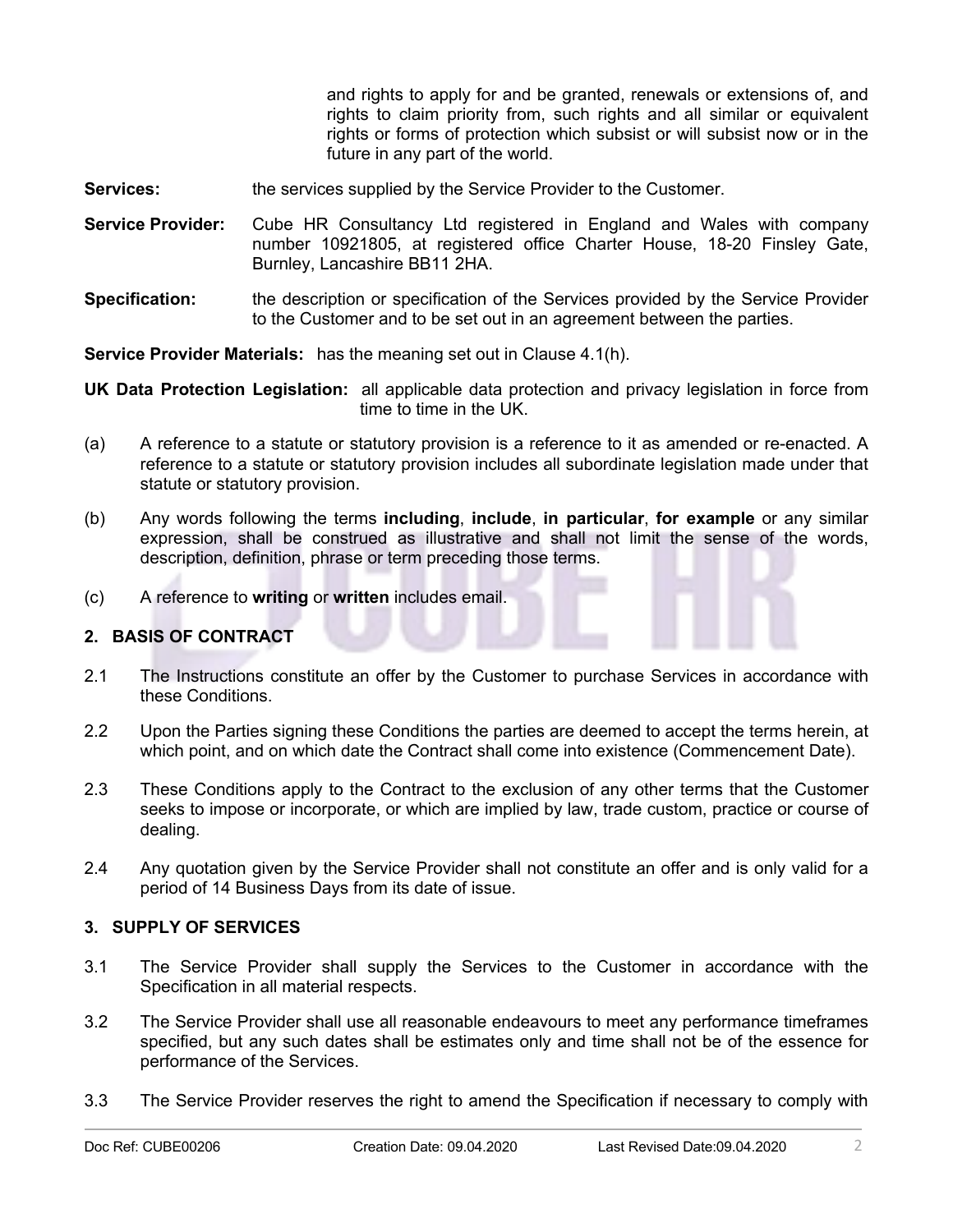any applicable law or regulatory requirement, or if the amendment will not materially affect the nature or quality of the Services, and the Service Provider shall notify the Customer in any such event.

3.4 The Service Provider warrants to the Customer that the Services will be provided using reasonable care and skill.

# **4. CUSTOMER'S OBLIGATIONS**

- 4.1 The Customer shall:
	- (d) ensure that the terms of the Instructions and any information it provided in the Specification are complete and accurate;
	- (e) co-operate with the Service Provider in all matters relating to the Services;
	- (f) provide the Service Provider, its employees, agents, consultants and subcontractors, with access to the Customer's premises, office accommodation and other facilities as reasonably required by the Service Provider;
	- (g) provide the Service Provider with such information and materials, staff and personnel as the Service Provider may reasonably require in order to supply the Services, and ensure that such information is complete and accurate in all material respects;
	- (h) comply with all applicable laws, including health and safety laws;
	- (i) keep all materials, including training materials, documents and other property of the Service Provider (Service Provider Materials) at the Customer's premises in safe custody at its own risk, maintain the Service Provider Materials in good condition until returned to the Service Provider, and not dispose of or use the Service Provider Materials other than in accordance with the Service Provider's written instructions or authorisation;
	- (j) comply with any additional obligations as set out in the Specification; and
	- (k) provide payment to the Service Provider for the Services as set out in Clause 5.
- 4.2 If the Service Provider's performance of any of its obligations under the Contract is prevented or delayed by any act or omission by the Customer or failure by the Customer to perform any relevant obligation (Customer Default):
	- (a) without limiting or affecting any other right or remedy available to it, the Service Provider shall have the right to suspend performance of the Services until the Customer remedies the Customer Default, and to rely on the Customer Default to relieve it from the performance of any of its obligations in each case to the extent the Customer Default prevents or delays the Service Provider's performance of any of its obligations;
	- (b) the Service Provider shall not be liable for any costs or losses sustained or incurred by the Customer arising directly or indirectly from the Service Provider's failure or delay to perform any of its obligations as set out in this Clause 4.2; and
	- (c) the Customer shall reimburse the Service Provider on written demand for any costs or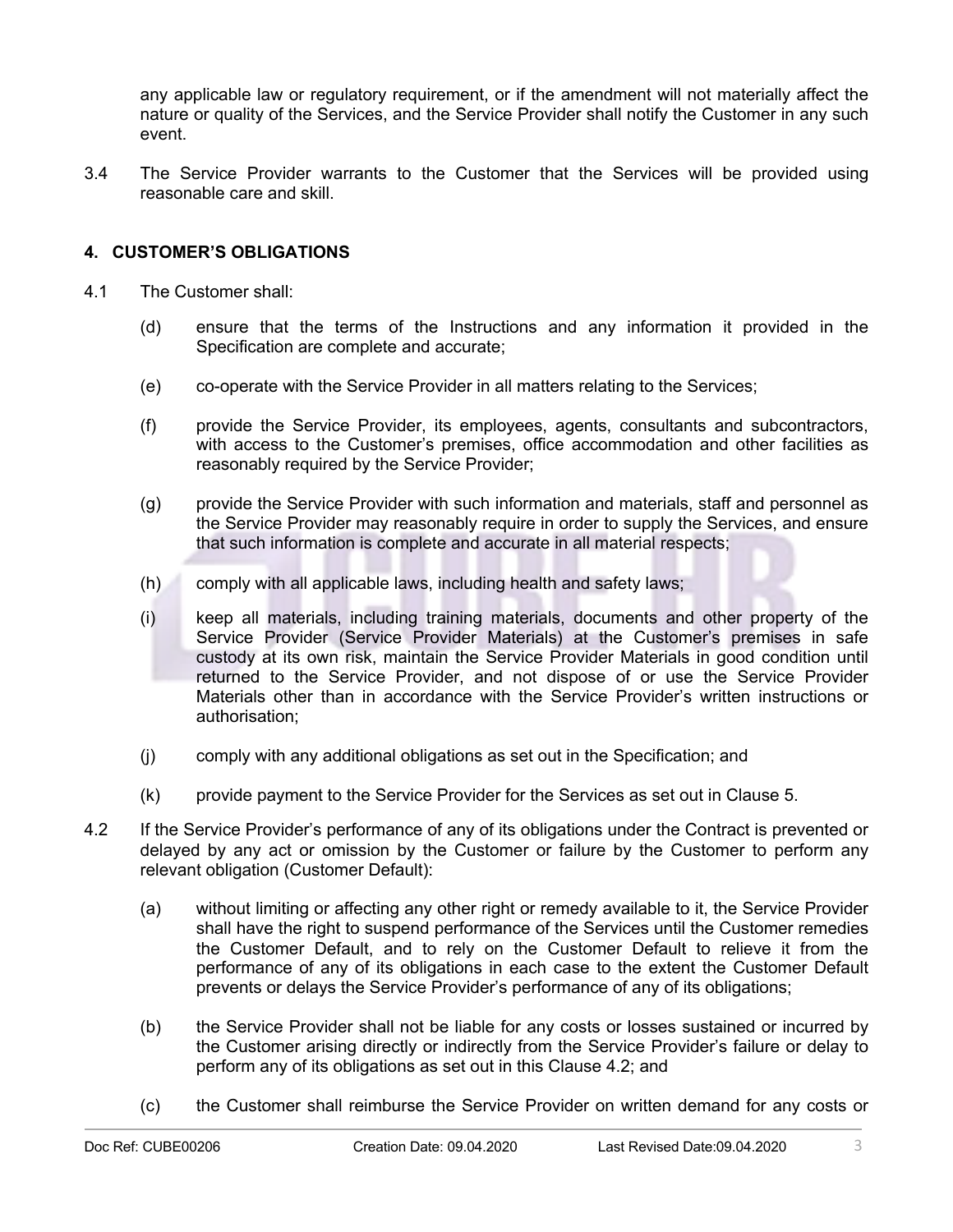losses sustained or incurred by the Service Provider arising directly or indirectly from the Customer Default.

## **5. CHARGES AND PAYMENT**

For matters proceeding on a continuous basis:

- 5.1 An agreed monthly fee is payable.
- 5.2 Where additional work or services, beyond the scope of these Terms and as detailed in the Specification, is conducted by the Service Provider, the Service Provider may charge the Customer fees additional to those as set out in Clause 5.1.
- 5.3 Where such additional fees arise:
	- (a) the Service Provider shall inform the Customer as soon as it becomes aware that additional fees will be charged;
	- (b) where additional fees are calculated on a time spent basis, the Service Provider's daily fee rates for each individual are calculated on the basis of a seven-hour day from worked on Business Days;
	- (c) the Service Provider shall be entitled to charge the Customer for any expenses reasonably incurred by the individuals whom the Service Provider engages in connection with the Services including travelling expenses, hotel costs, subsistence and any associated expenses, and for the cost of services provided by third parties and required by the Service Provider for the performance of the Services, and for the cost of any materials.
- 5.4 The Service Provider reserves the right to increase the Charges on an annual basis.
- 5.5 The Service Provider shall invoice the Customer on the  $1<sup>st</sup>$  day of each month.
- 5.6 The Customer shall pay each invoice submitted by the Service Provider:
	- (a) no later than the  $30<sup>th</sup>$  of the month in which the invoice was provided to the Customer; and
	- (b) in full and in cleared funds to a bank account nominated in writing by the Service Provider, and time for payment shall be of the essence of the Contract.
- 5.7 All amounts payable by the Customer under the Contract are exclusive of amounts in respect of value added tax chargeable from time to time (VAT). Where any taxable supply for VAT purposes is made under the Contract by the Service Provider to the Customer, the Customer shall, on receipt of a valid VAT invoice from the Service Provider, pay to the Service Provider such additional amounts in respect of VAT as are chargeable on the supply of the Services at the same time as payment is due for the supply of the Services.
- 5.8 If the Customer fails to make a payment due to the Service Provider under the Contract by the due date, then, without limiting the Service Provider's remedies under Clause 9, the Customer shall pay interest on the overdue sum from the due date until payment of the overdue sum, whether before or after judgment. Interest under this Clause 5.8 will accrue each day at 8% a year above the Bank of England's base rate from time to time, but at 8% a year for any period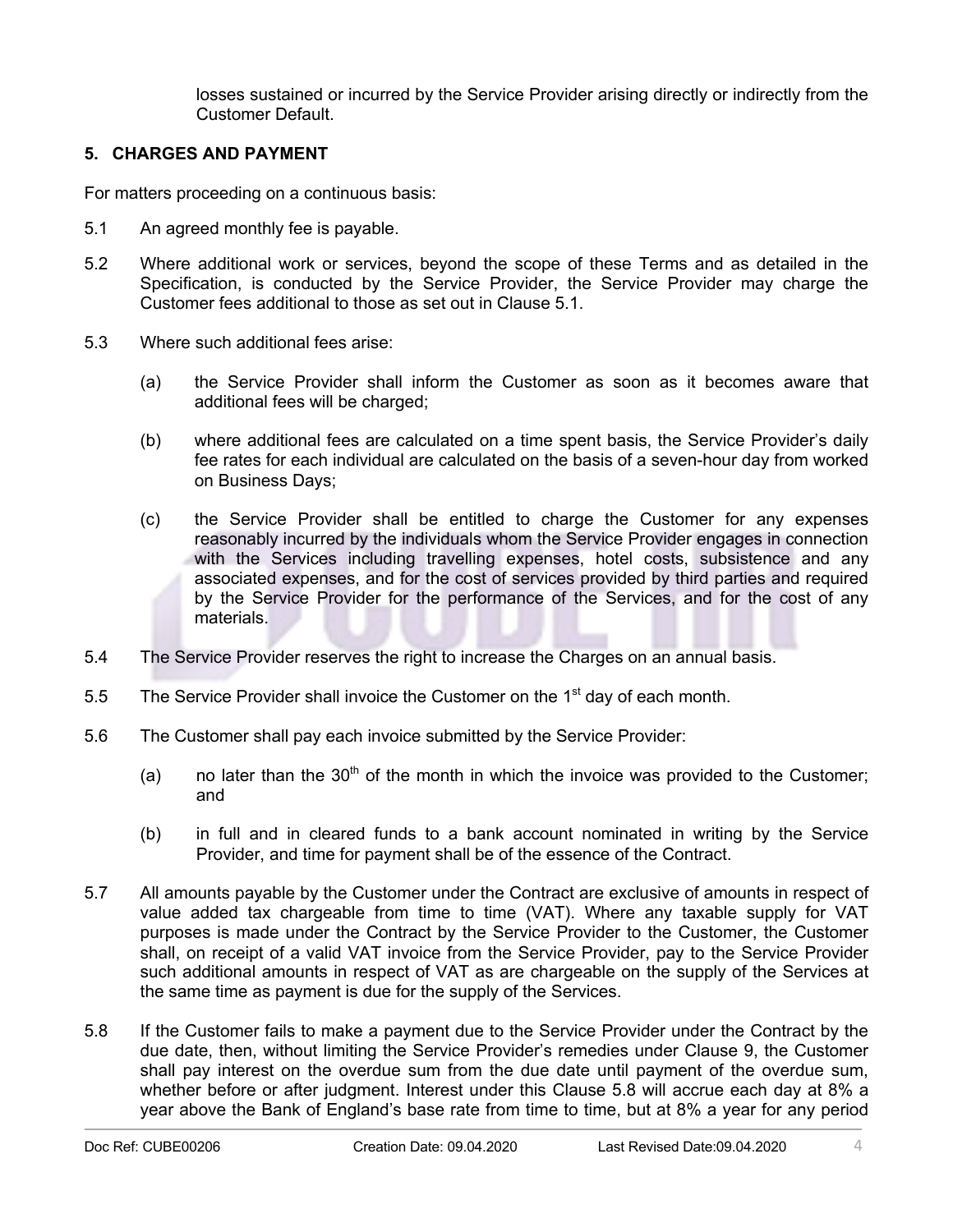when that base rate is below 0%. In addition, the Customer shall pay late payment fees to be charged at the maximum permitted under the Late Payment Directive at the time of the dispute, and any recovery costs incurred.

Where services are provided on an ad hoc basis:

- 5.9 The Service Provider shall invoice the Customer as agreed, said invoices to be provided either upon completion of the instructions, on a monthly basis or upon completion of each stage of the Services to be provided
- 5.10 The Customer shall pay each invoice submitted by the Service Provider:
	- (a) within 30 days of the date of the invoice; and
	- (b) in full and in cleared funds to a bank account nominated in writing by the Service Provider, and time for payment shall be of the essence of the Contract.
- 5.11 All amounts payable by the Customer under the Contract are exclusive of amounts in respect of value added tax chargeable from time to time (VAT). Where any taxable supply for VAT purposes is made under the Contract by the Service Provider to the Customer, the Customer shall, on receipt of a valid VAT invoice from the Service Provider, pay to the Service Provider such additional amounts in respect of VAT as are chargeable on the supply of the Services at the same time as payment is due for the supply of the Services.
- 5.12 If the Customer fails to make a payment due to the Service Provider under the Contract by the due date, then, without limiting the Service Provider's remedies under Clause 9, the Customer shall pay interest on the overdue sum from the due date until payment of the overdue sum, whether before or after judgment. Interest under this Clause 5.4 will accrue each day at 8% a year above the Bank of England's base rate from time to time, but at 8% a year for any period when that base rate is below 0%. In addition, the Customer shall pay late payment fees to be charged at the maximum permitted under the Late Payment Directive at the time of the dispute, and any recovery costs incurred.
- 5.13 All amounts due under the Contract shall be paid in full without any set-off, counterclaim, deduction or withholding (other than any deduction or withholding of tax as required by law).
- 5.14 Fees are calculated on a time spent basis, the Service Provider's daily fee rates for each individual are calculated on the basis of a seven-hour day from worked on Business Days.
- 5.15 The Service Provider shall be entitled to charge the Customer for any expenses reasonably incurred by the individuals whom the Service Provider engages in connection with the Services including travelling expenses, hotel costs, subsistence and any associated expenses, and for the cost of services provided by third parties and required by the Service Provider for the performance of the Services, and for the cost of any materials.
- 5.16 The Service Provider reserves the right to increase the Charges on an annual basis.

## **6. INTELLECTUAL PROPERTY RIGHTS**

6.1 All Intellectual Property Rights in or arising out of or in connection with the Services (other than Intellectual Property Rights in any materials provided by the Customer) shall be owned by the Service Provider.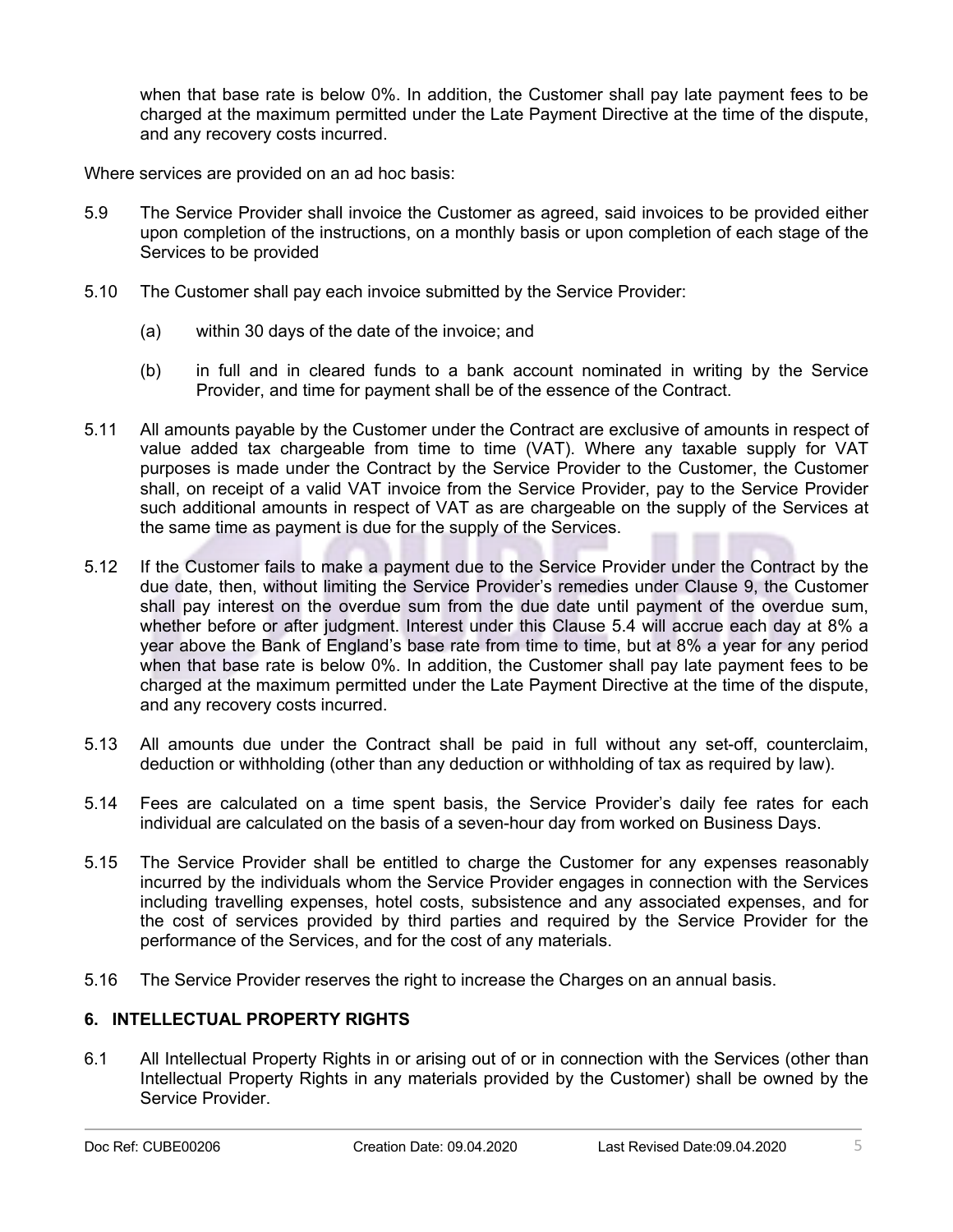- 6.2 The Service Provider grants to the Customer, or shall procure the direct grant to the Customer of, a fully paid-up, worldwide, non-exclusive, royalty-free licence during the term of the Contract to use the Service Provider Materials (excluding materials provided by the Customer) for the purpose of receiving and using the Services.
- 6.3 The Customer shall not copy, otherwise reproduce, distribute or amend the Service Provider Materials.
- 6.4 The Customer shall not sub-license, assign or otherwise transfer the rights granted in Clause 6.2.
- 6.5 The Customer grants the Service Provider a fully paid-up, non-exclusive, royalty-free, non-transferable licence to copy and modify any materials provided by the Customer to the Service Provider for the term of the Contract for the purpose of providing the Services to the Customer.

## **7. DATA PROTECTION**

- 7.1 Both parties will comply with all applicable requirements of the Data Protection Legislation.
- 7.2 The parties acknowledge that for the purposes of the Data Protection Legislation, the Customer is the controller and the Service Provider is the processor.
- 7.3 The Customer will ensure that it has all necessary appropriate consents and notices in place to enable lawful transfer of the personal data to the Service Provider for the duration and purposes of the Contract.

## **8. LIMITATION OF LIABILITY**

The customer's attention is particularly drawn to this clause.

- 8.1 The Service Provider has obtained insurance cover in respect of its own legal liability for individual claims not exceeding £1,000,000.00 per claim. The limits and exclusions in this clause reflect the insurance cover the Service Provider has been able to arrange and the Customer is responsible for making its own arrangements for the insurance of any excess loss.
- 8.2 The restrictions on liability in this Clause 8 apply to every liability arising under or in connection with the Contract including liability in contract, tort (including negligence), misrepresentation, restitution or otherwise.
- 8.3 Neither party may benefit from the limitations and exclusions set out in this clause in respect of any liability arising from its deliberate default.
- 8.4 Nothing in the Contract limits any liability which cannot legally be limited, including but not limited to liability for:
	- (a) death or personal injury caused by negligence;
	- (b) fraud or fraudulent misrepresentation; and
	- (c) breach of the terms implied by section 2 of the Supply of Goods and Services Act 1982 (title and quiet possession).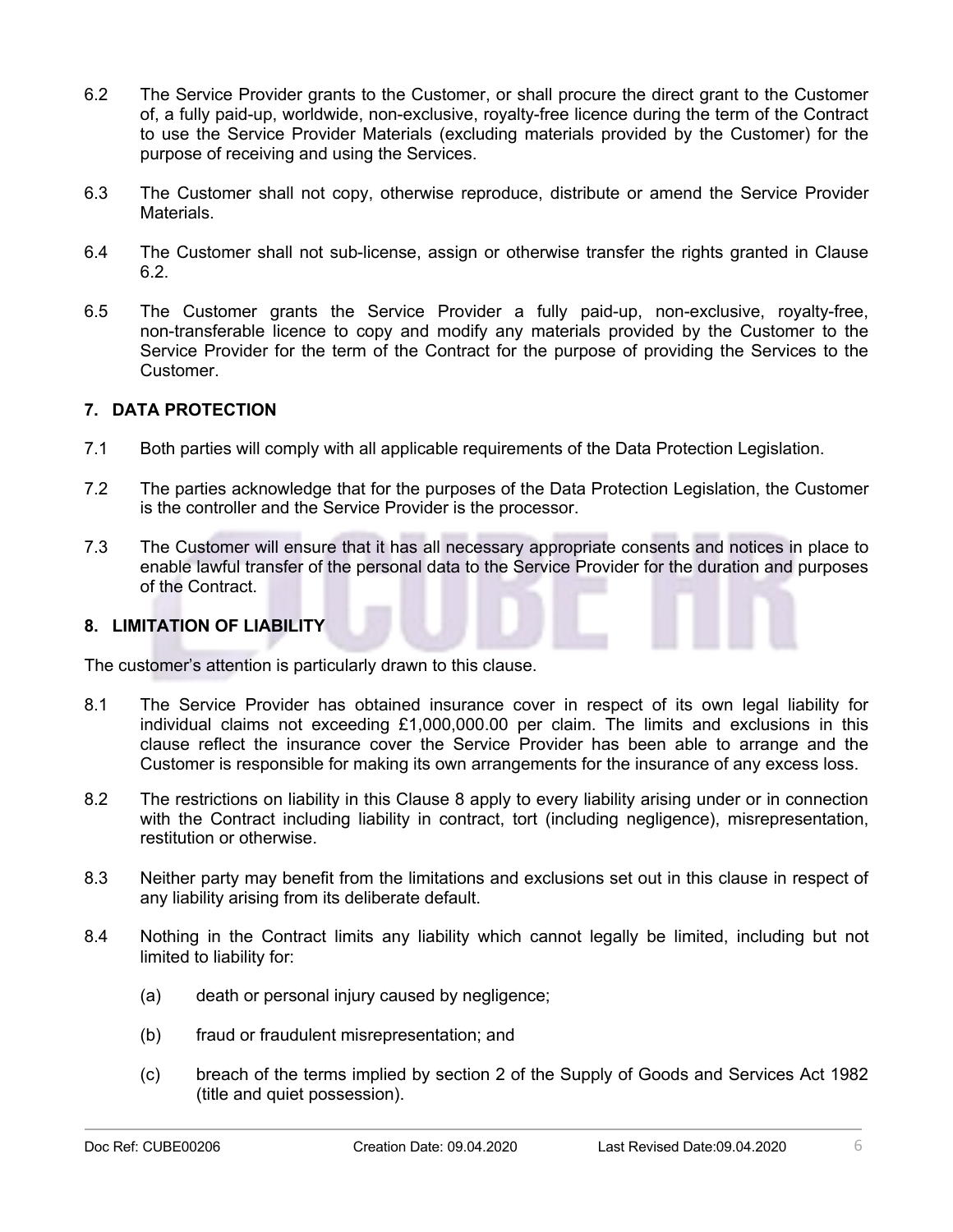- 8.5 Subject to Clause 8.4, the Service Provider's total liability to the Customer shall not exceed a sum to be agreed upon by the parties.
- 8.6 This Clause 8.6 sets out specific heads of excluded loss and exceptions from them:
	- (a) Subject to Clause 8.4, the types of loss listed in Clause 8.9(b) are wholly excluded by the parties.
	- (b) The following types of loss are wholly excluded:
		- (i) loss of profits
		- (ii) loss of sales or business
		- (iii) loss of agreements or contracts
		- (iv) loss of anticipated savings
		- (v) loss of use or corruption of software, data or information
		- (vi) loss of or damage to goodwill; and
		- (vii) indirect or consequential loss.
- 8.7 The Service Provider has given commitments as to compliance of the Services with relevant specifications in Clause 3. In view of these commitments, the terms implied by sections 3, 4 and 5 of the Supply of Goods and Services Act 1982 are, to the fullest extent permitted by law, excluded from the Contract.
- 8.8 Unless the Customer notifies the Service Provider that it intends to make a claim in respect of an event within the notice period, the Service Provider shall have no liability for that event. The notice period for an event shall start on the day on which the Customer became, or ought reasonably to have become, aware of the event having occurred and shall expire 12 months from that date. The notice must be in writing and must identify the event and the grounds for the claim in reasonable detail.
- 8.9 This Clause 8 shall survive termination of the Contract.

## **9. TERMINATION**

- 9.1 Without affecting any other right or remedy available to it, either party may terminate the Contract by giving the other party 1 months' written notice.
- 9.2 Without affecting any other right or remedy available to it, either party may terminate the Contract with immediate effect by giving written notice to the other party if:
	- (a) the other party commits a material breach of any term of the Contract and (if such a breach is remediable) fails to remedy that breach within 14 days of that party being notified in writing to do so;
	- (b) the other party takes any step or action in connection with its entering administration, provisional liquidation or any composition or arrangement with its creditors (other than in relation to a solvent restructuring), being wound up (whether voluntarily or by order of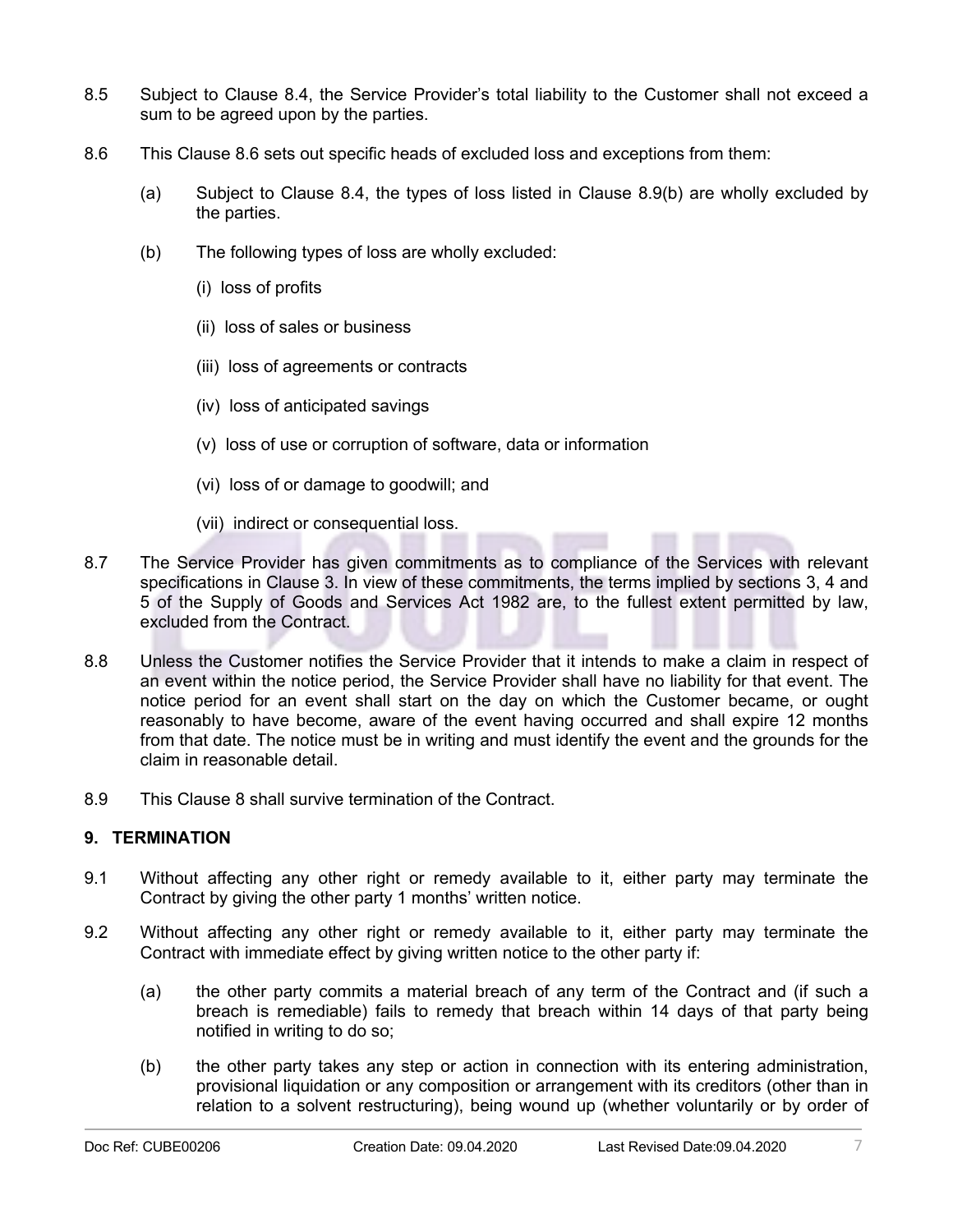the court, unless for the purpose of a solvent restructuring), having a receiver appointed to any of its assets or ceasing to carry on business [or, if the step or action is taken in another jurisdiction, in connection with any analogous procedure in the relevant jurisdiction;

- (c) the other party suspends, or threatens to suspend, or ceases or threatens to cease to carry on all or a substantial part of its business; or
- (d) the other party's financial position deteriorates to such an extent that in the terminating party's opinion the other party's capability to adequately fulfil its obligations under the Contract has been placed in jeopardy.
- 9.3 Without affecting any other right or remedy available to it, the Service Provider may terminate the Contract with immediate effect by giving written notice to the Customer if the Customer fails to pay any amount due under the Contract on the due date for payment; or
- 9.4 Without affecting any other right or remedy available to it, the Service Provider may suspend the supply of Services under the Contract or any other contract between the Customer and the Service Provider if the Customer fails to pay any amount due under the Contract on the due date for payment, the Customer becomes subject to any of the events listed in Clause 9.2(b) to Clause 9.2(d), or the Service Provider reasonably believes that the Customer is about to become subject to any of them.

# **10. CONSEQUENCES OF TERMINATION**

- 10.1 On termination of the Contract:
	- (a) the Customer shall immediately pay to the Service Provider all of the Service Provider's outstanding unpaid invoices and interest and, in respect of Services supplied but for which no invoice has been submitted, the Service Provider shall submit an invoice, which shall be payable by the Customer immediately on receipt;
	- (b) the Customer shall return all of the Service Provider Materials which have not been fully paid for. If the Customer fails to do so, then the Service Provider may enter the Customer's premises and take possession of them. Until they have been returned, the Customer shall be solely responsible for their safe keeping and will not use them for any purpose not connected with the Contract.
- 10.2 Termination or expiry of the Contract shall not affect any rights, remedies, obligations or liabilities of the parties that have accrued up to the date of termination or expiry, including the right to claim damages in respect of any breach of the Contract which existed at or before the date of termination [or expiry].
- 10.3 Any provision of the Contract that expressly or by implication is intended to come into or continue in force on or after termination or expiry of the Contract shall remain in full force and effect.

#### **11. GENERAL**

11.1 Force majeure.

Neither party shall be in breach of the Contract nor liable for delay in performing, or failure to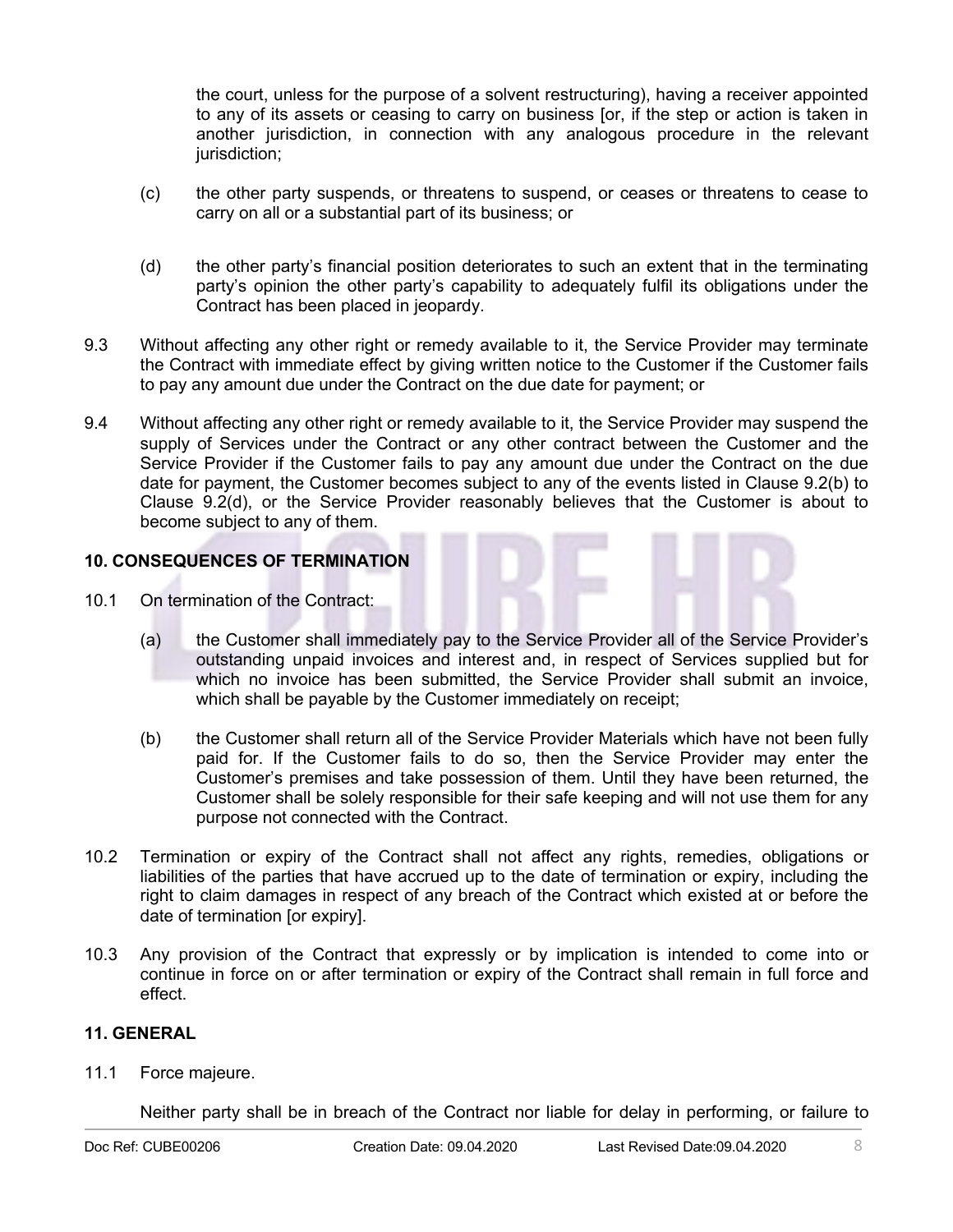perform, any of its obligations under the Contract if such delay or failure result from events, circumstances or causes beyond its reasonable control.

- 11.2 Assignment and other dealings.
	- (a) The Service Provider may at any time assign, mortgage, charge, subcontract, delegate, declare a trust over or deal in any other manner with any or all of its rights and obligations under the Contract.
	- (b) The Customer shall not assign, transfer, mortgage, charge, subcontract, delegate, declare a trust over or deal in any other manner with any of its rights and obligations under the Contract without the prior written consent of the Service Provider.
- 11.3 Confidentiality.
	- (a) Each party undertakes that it shall not at any time disclose to any person any confidential information concerning the business, affairs, customers, clients or Service Providers of the other party, except as permitted by Clause 11.3(b).
	- (b) Each party may disclose the other party's confidential information:
		- (i) to its employees, officers, representatives, subcontractors or advisers who need to know such information for the purposes of carrying out the party's obligations under the Contract. Each party shall ensure that its employees, officers, representatives, subcontractors or advisers to whom it discloses the other party's confidential information comply with this Clause 11.3; and
		- (ii) as may be required by law, a court of competent jurisdiction or any governmental or regulatory authority.
	- (c) Neither party shall use the other party's confidential information for any purpose other than to perform its obligations under the Contract.
- 11.4 Entire agreement.
	- (a) The Contract constitutes the entire agreement between the parties and supersedes and extinguishes all previous agreements, promises, assurances, warranties, representations and understandings between them, whether written or oral, relating to its subject matter.
	- (b) Each party acknowledges that in entering into the Contract it does not rely on, and shall have no remedies in respect of any statement, representation, assurance or warranty (whether made innocently or negligently) that is not set out in the Contract. Each party agrees that it shall have no claim for innocent or negligent misrepresentation based on any statement in the Contract.
	- (c) Nothing in this clause shall limit or exclude any liability for fraud.
- 11.5 Variation.

Except as set out in these Conditions, no variation of the Contract shall be effective unless it is in writing and signed by the parties (or their authorised representatives).